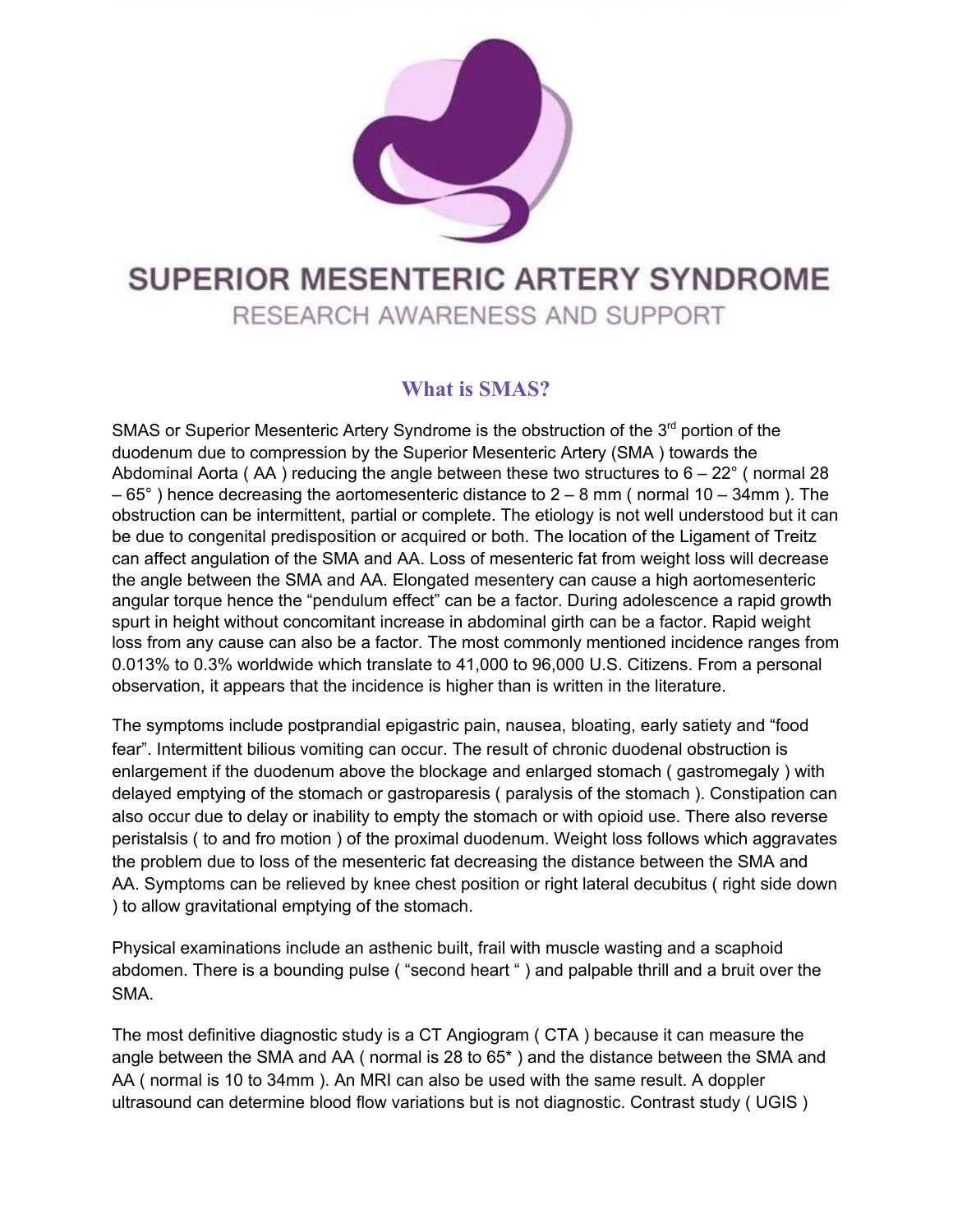which was employed in the past can show the obstruction at the  $3<sup>rd</sup>$  portion of the duodenum with a filling defect by the SMA. One can also observe a reverse peristalsis ( to and fro motion ) of the contrast at the proximal duodenum. Other studies needed include gastric emptying study to rule out gastroparesis. CCK-HIDA ( Cholecystokinin – Hepatobiliary iminodiacetic acid scan ) is done to rule out gallbladder dysfunction ( biliary dyskinesia ). MALS ( Median Arcuate Ligament Syndrome ) also known as " Coeliac Steal Syndrome" ) must be ruled out because it could be associated with SMAS or could be causing the pain. If there is left flank pain, pelvic pain and hematuria, Nutcracker Syndrome must be ruled out by CTA and Doppler ultrasound. Management is based upon etiology. Primary is probably a congenital predisposition with decreased angle between the SMA and AA with decreased distance between the 2 structures causing the obstruction. Secondary is rapid weight loss from other causes hence loss of mesenteric fat pad which in turn narrows the angle and the distance between the SMA and AA. Trial of conservative management of frequent small feedings, use of supplemental predigested formulas followed by the knee chest posture or right lateral decubitus posture when symptoms arise. Naso-jejunal feedings can also be used. If no response after 6 weeks surgical therapy is recommended. Secondary is when there is a rapid weight loss from any cause with loss of mesenteric fat can be treated with frequent small feedings, naso-jejunal feedings with or without Total Parenteral Nutrition ( TPN ). Treatment of the underlying illness causing the illness is paramount. These patients should do well with conservative management hence surgical intervention should be reserved for rare cases. The need for team approach to therapy is needed. Gastroenterologist, nutritionist, pain therapist, psychologist or psychiatrist and a social worker should be part of the team. A surgeon dedicated to the care of SMAS patients is needed when surgical therapy becomes necessary. Team approach to follow up following any treatment is a must.

Review of the literature yielded the following :

● 5

Gastro – jejunostomy : This procedure can relieve some symptoms temporarily but does not relieve the SMA compression, pain persist, blind loop syndrome can occur as well as bile gastritis and potential for anastomotic ulcers.

- . Duodenal transposition anterior to the SMA does not relieve the SMA compression hence persistence of pain,
- SMA transposition below the renal vein or below the duodenum is a complex vascular procedure only done in Germany.
- Duodeno-jejunostomy : most popular procedure and relieve most of the symptoms in 80 to 90% according to the literature. The SMA compression persist hence pain may persist or worse in some.